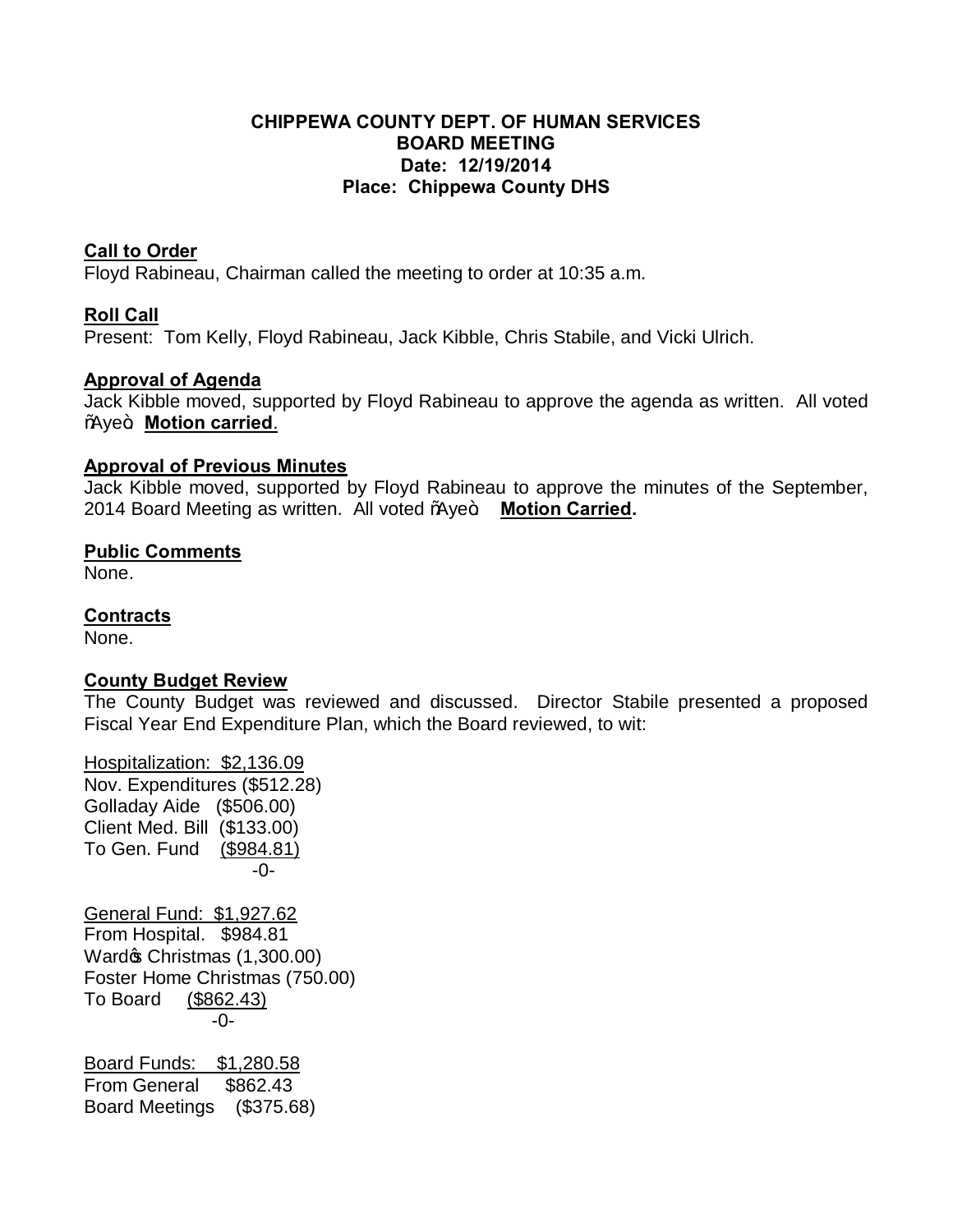MCSSA Dues (\$1,129.93) Gas/Food/Misc. (\$637.40) -0-

In accordance with the proposed 2014 Fiscal Year End Expenditure Plan, the Board made the following motions:

A request by Tessa Laaksonen for payment of a client outstanding medical bill in the amount of \$133.00 was reviewed and considered by the Board. Motion by Jack Kibble, supported by Floyd Rabineau to approve the payment of \$133.00 for a cliento outstanding medical bill. All voted %ye+. Motion Carried.

Director Stabile presented an invoice for the MCSSA District Dues for 2014/15, in the amount of \$150.00. Motion by Jack Kibble, supported by Tom Kelly to not pay the MCSSA District Dues at this time. All voted % ye+. Motion Carried.

#### **County Hospitalization**

None at this time.

#### **County Director's Update**

Director Stabile advised that Chippewa County will be paying our bills and writing our checks, through a voucher system, rather than having Accounting Service Center One doing these functions. We are unsure at this time how well this will work out, but we are hoping for the best.

Congratulations to Floyd Rabineau for being re-appointed to serve on our Board for another 3 year term. The Board of County Commissioners voted unanimously to re-appoint Floyd.

Maura Corrigan will be retiring at the end of the year. She has been a real asset to DHS and will be missed.

The In-House Christmas Party will begin at 11:30 today, in the A/B Conference Room. Hopefully everyone will be able to attend. There is always a lot of good food and fun.

Director Stabile thanked the Board for another year of their support and dedication. It has been a busy and sometimes difficult year, but having a supportive Board makes all the difference.

#### **Board Comments**

None.

#### **Calendar Review**

Chris calendar was reviewed and it was agreed that the next meeting would be held on Friday, January 16, 2015 at 11:05 a.m.